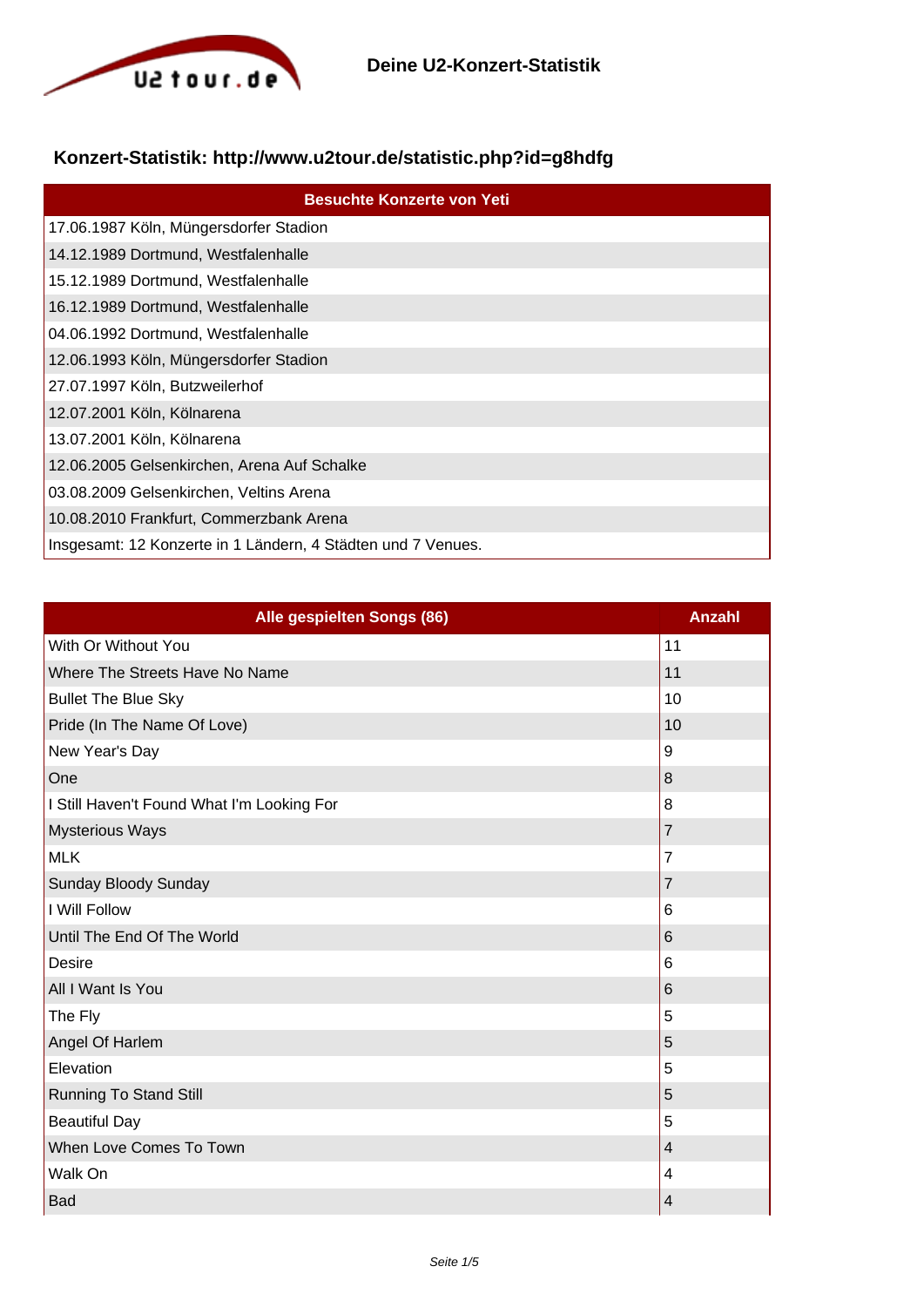

| The Unforgettable Fire                     | 4                       |
|--------------------------------------------|-------------------------|
| Vertigo                                    | $\overline{4}$          |
| Stuck In A Moment You Can't Get Out Of     | 3                       |
| <b>City Of Blinding Lights</b>             | 3                       |
| Zoo Station                                | 3                       |
| Even Better Than The Real Thing            | $\sqrt{3}$              |
| Ultra Violet (Light My Way)                | 3                       |
| All Along The Watchtower                   | 3                       |
| '40'                                       | 3                       |
| Love Rescue Me                             | 3                       |
| Van Diemen's Land                          | 3                       |
| Hold Me, Thrill Me, Kiss Me, Kill Me       | $\overline{c}$          |
| New York                                   | $\overline{2}$          |
| Kite                                       | $\overline{c}$          |
| Party Girl                                 | $\overline{2}$          |
| The Electric Co.                           | $\boldsymbol{2}$        |
| Get On Your Boots                          | $\mathbf 2$             |
| Moment Of Surrender                        | $\overline{c}$          |
| I'll Go Crazy If I Don't Go Crazy Tonight  | $\overline{2}$          |
| Magnificent                                | $\overline{2}$          |
| Gone                                       | $\overline{c}$          |
| In A Little While                          | $\mathbf 2$             |
| Help!                                      | $\overline{c}$          |
| Stand By Me                                | $\overline{c}$          |
| Satellite Of Love                          | $\overline{2}$          |
| Tryin' To Throw Your Arms Around The World | $\overline{2}$          |
| <b>Unchained Melody</b>                    | $\overline{\mathbf{c}}$ |
| Love Is Blindness                          | $\overline{c}$          |
| Love And Peace Or Else                     | 1                       |
| All Because Of You                         | 1                       |
| Miss Sarajevo                              | 1                       |
| Sometimes You Can't Make It On Your Own    | 1                       |
| Miracle Drug                               | 1                       |
| The Cry                                    | 1                       |
| C'mon Everybody                            | 1                       |
| Yahweh                                     | 1                       |
| Glastonbury                                | 1                       |
| <b>White Christmas</b>                     | 1                       |
| God Part II                                | 1                       |
| <b>Unknown Caller</b>                      | 1                       |
| No Line On The Horizon                     | 1                       |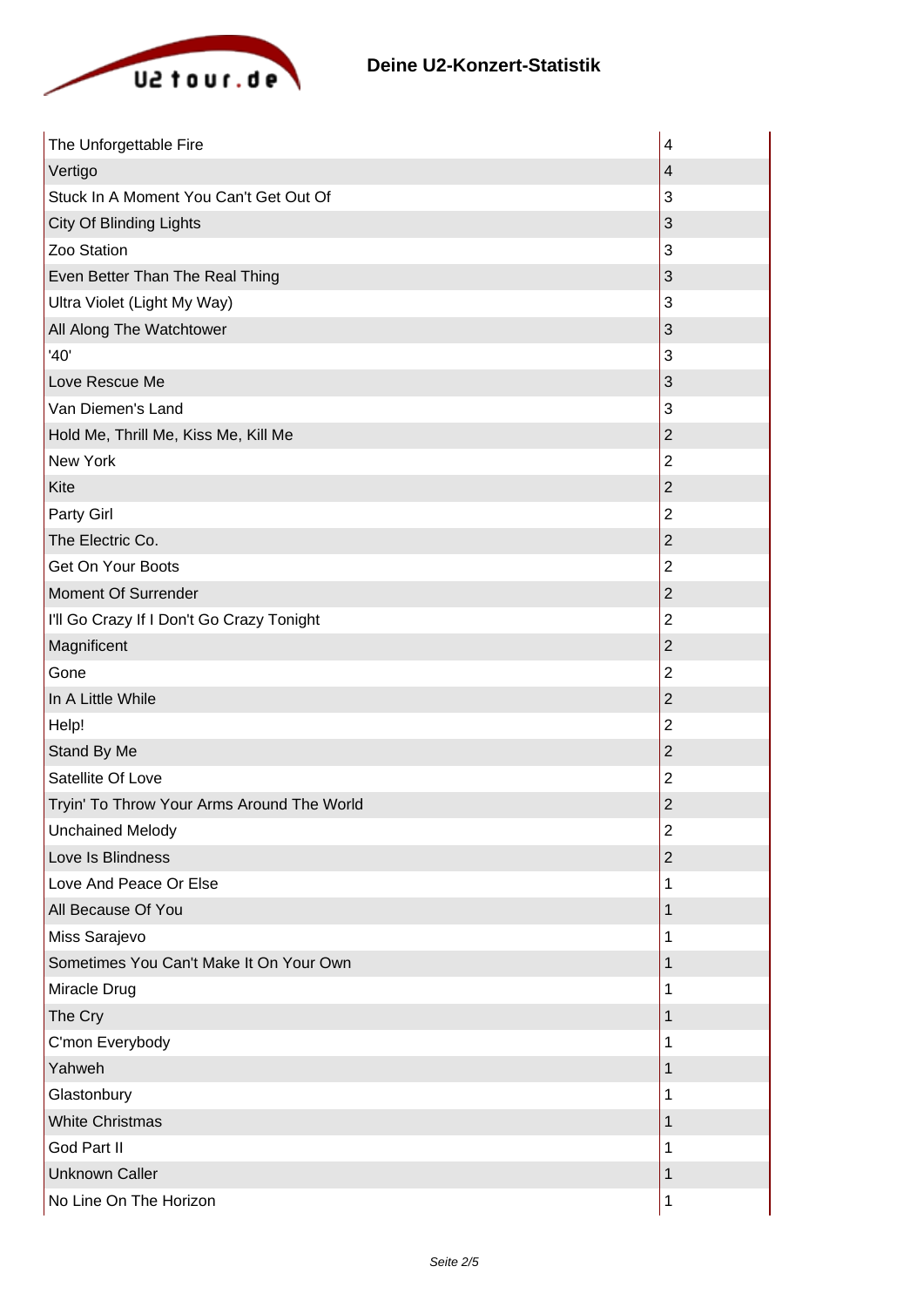

| Exit                              | 1 |
|-----------------------------------|---|
| <b>Breathe</b>                    | 1 |
| Return Of The Stingray Guitar     | 1 |
| One Tree Hill                     | 1 |
| <b>Sweetest Thing</b>             | 1 |
| Miami                             | 1 |
| Please                            | 1 |
| Discothèque                       | 1 |
| Staring At The Sun                | 1 |
| Last Night On Earth               | 1 |
| Can't Help Falling In Love        | 1 |
| Mofo                              | 1 |
| Dirty Old Town                    | 1 |
| If You Wear That Velvet Dress     | 1 |
| Gloria                            | 1 |
| Out Of Control                    | 1 |
| <b>Redemption Song</b>            | 1 |
| The Ground Beneath Her Feet       | 1 |
| In God's Country                  | 1 |
| Stay (Faraway, So Close!)         | 1 |
| Dancing Queen                     | 1 |
| Who's Gonna Ride Your Wild Horses | 1 |
| Wake Up Dead Man                  |   |

| <b>Alle Cover-Songs (11)</b> | Anzahl |
|------------------------------|--------|
| All Along The Watchtower     | 3      |
| Stand By Me                  |        |
| Satellite Of Love            | 2      |
| Unchained Melody             |        |
| Help!                        | 2      |
| <b>Redemption Song</b>       |        |
| Can't Help Falling In Love   |        |
| Dirty Old Town               |        |
| C'mon Everybody              |        |
| Dancing Queen                |        |
| <b>White Christmas</b>       |        |

| <b>Opening Songs (9)</b> | Anzahl |
|--------------------------|--------|
| Zoo Station              | C<br>- |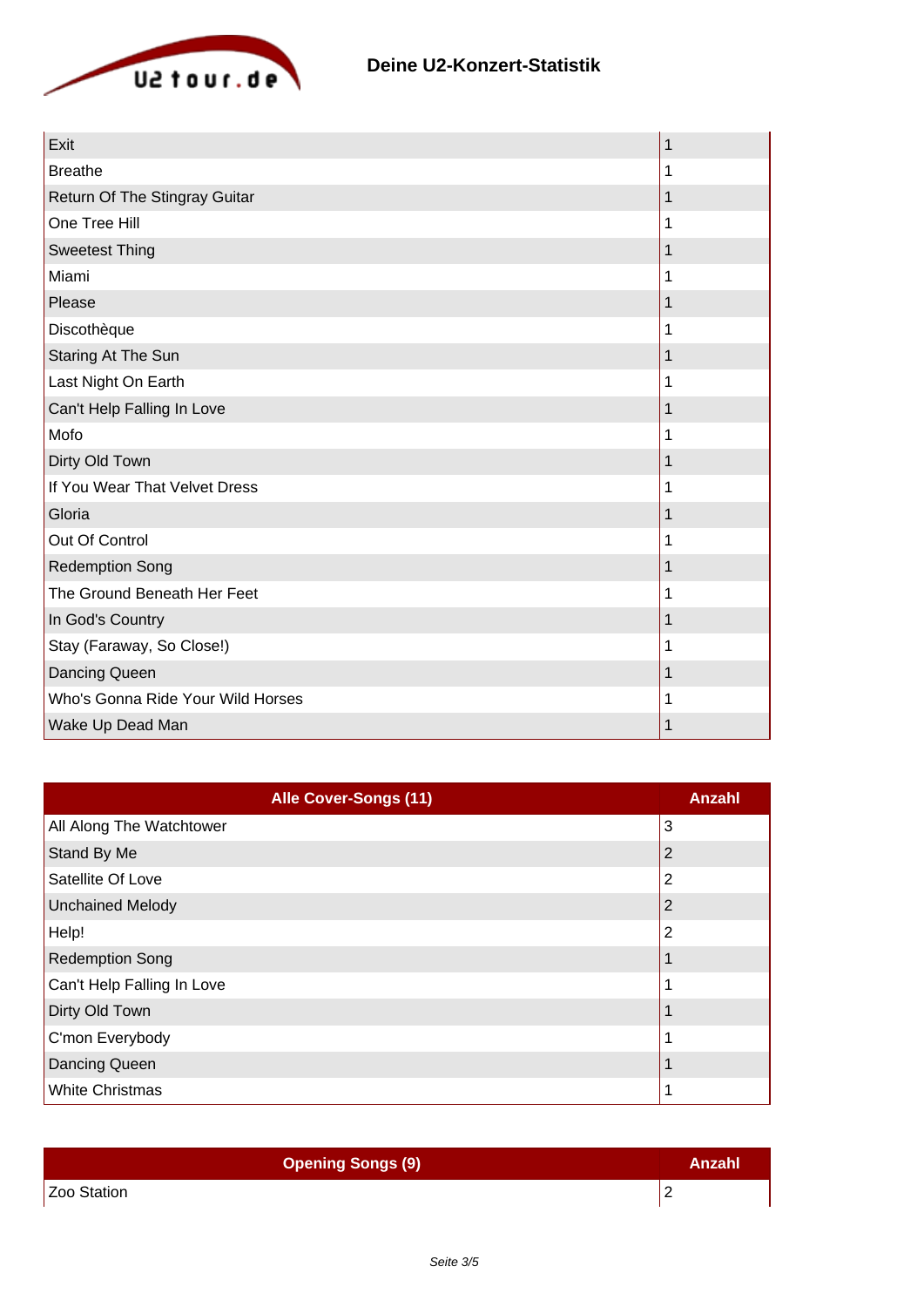

| Elevation                            |   |
|--------------------------------------|---|
| Where The Streets Have No Name       | 2 |
| <b>Breathe</b>                       |   |
| <b>Return Of The Stingray Guitar</b> |   |
| Vertigo                              |   |
| Mofo                                 |   |
| <b>Bullet The Blue Sky</b>           |   |
| Stand By Me                          |   |

| <b>Closing Songs (7)</b>   | <b>Anzahl</b> |
|----------------------------|---------------|
| '40'                       | 3             |
| Moment Of Surrender        | 2             |
| Walk On                    | າ             |
| Vertigo                    |               |
| MLK                        |               |
| Love Is Blindness          |               |
| Can't Help Falling In Love |               |

| <b>Alben (16)</b>                 | Anzahl |
|-----------------------------------|--------|
| The Joshua Tree                   | 18.9%  |
| <b>Achtung Baby</b>               | 15.69% |
| Rattle And Hum                    | 12.11% |
| The Unforgettable Fire            | 9.73%  |
| All That You Can't Leave Behind   | 9.3%   |
| War                               | 7.34%  |
| How To Dismantle An Atomic Bomb   | 4.62%  |
| No Line On The Horizon            | 4.21%  |
| Pop                               | 3.82%  |
| Boy                               | 3.42%  |
| The Best Of 1980-1990             | 1.14%  |
| Passengers Original Soundtracks 1 | 0.38%  |
| October (Remastered)              | 0.38%  |
| Zooropa                           | 0.37%  |
| Zoo TV Live                       | 0.37%  |
| October                           | 0.37%  |

| Vorgruppen (13) | Anzahl |
|-----------------|--------|
| B.B. King       |        |